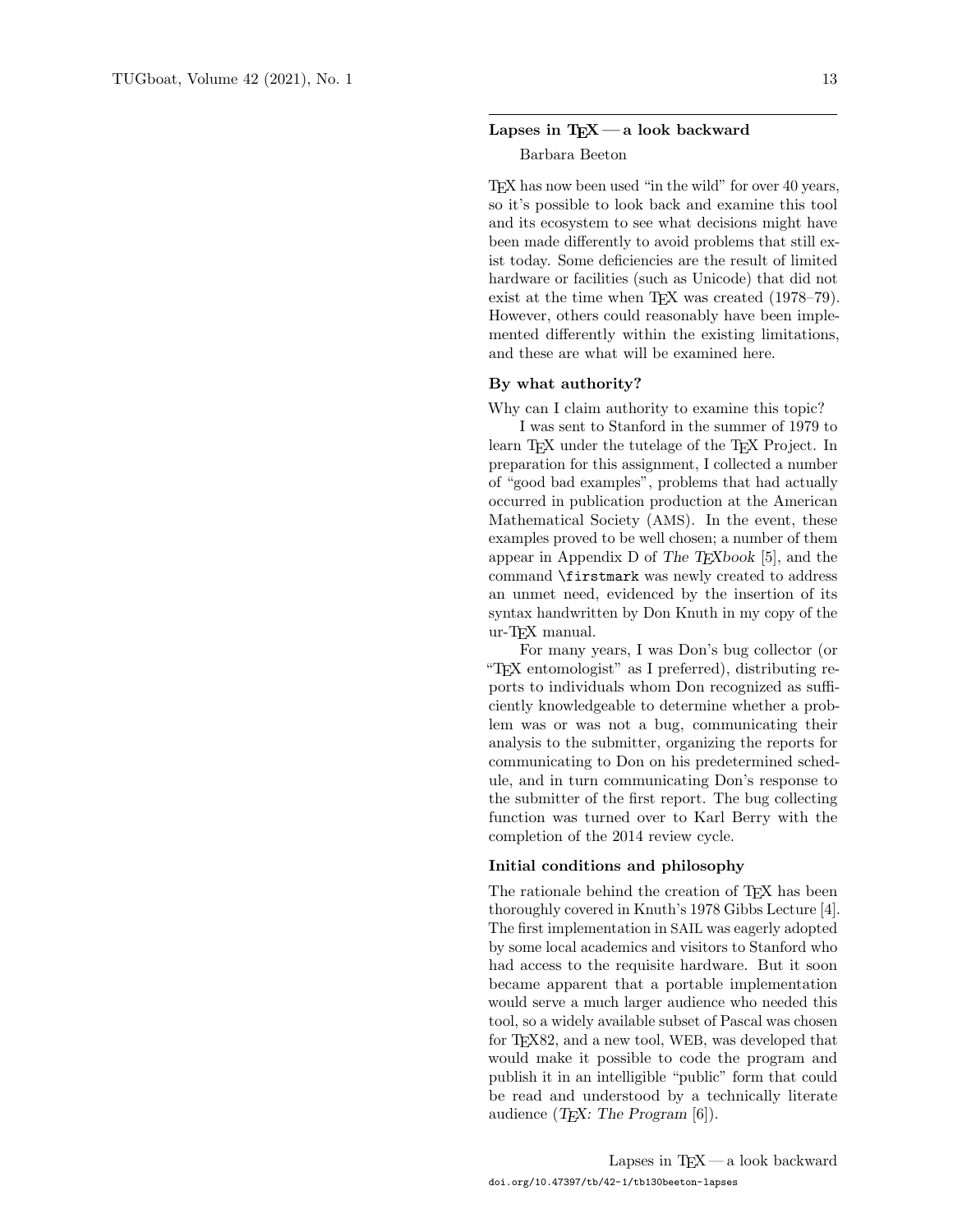We must recognize that the original target for TEX's output was print. TEX predates the World Wide Web, Unicode, and the high-resolution screens attached to very fast processors that have made it possible for someone to read a document directly from the electronic representation. In order to meet these "new" requirements most effectively, the document structure needs to be preserved in the final electronic form. Several elements important to this goal will be evident in what follows.

#### 8-bit limitation

It's a bit unfair to fault this limitation, since Unicode didn't exist until 1987, long after Knuth had returned to his work on The Art of Computer Programming. TEX78 was based on 7-bit fonts; the basic ASCII arrangement was carried into TEX82, still with seven bits "live", although eight bits were built into the code structure, and full eight-bit input support was added in 1989.

A 256-character font encoding was devised in 1990 at a T<sub>E</sub>X meeting in Cork  $[2]$ . This arrangement didn't match any of the standard 8-bit European encodings; however, an attempt was made to accommodate all the accented letters, variants and digraphs required for Western European languages. Input encodings were then developed to permit direct input of these alphabetic characters from keyboards that provided them.

It was possible within this limitation to implement Cyrillic for most Slavic languages, with input based on the Mathematical Reviews transliteration, a rather complex ligaturing mechanism, and requiring only a few control sequences [1, p. 17]. Other alphabetic fonts created for this "unextended" version (as reported in TUGboat) were Vietnamese, Hebrew, modern Greek, Arabic, Croatian glagolitic, Ethiopic, and the International Phonetic Alphabet (IPA).

With the introduction of X<sub>T</sub>T<sub>F</sub>X in 2005 and LuaTEX at about the same time, input was opened up to accept Unicode natively, and support was provided for OpenType and TrueType fonts. For the basic T<sub>E</sub>X engine (with LATEX preloaded) \inputenc{utf8} was implemented, but input of accented letters is converted to the  $\csc\left(\text{letter}\right)$  form for processing, and TEX fonts are still limited to 256 characters.

For languages where the input order of characters does not necessarily match the display order, 8-bit input is insufficient. Supporting this would have required extensive (breaking) changes to the program, exceeding Don's requirements. An "early" extension to TEX, Omega [3], was first presented in 1994, but has since been abandoned. Nonlinear composition requirements are now implemented by

font-shaping mechanisms, not by the main composition engine (cf. [8]).

#### Limitation of the character box

The "shape" of a T<sub>F</sub>X character is defined as a rectangle (or a parallelogram for sloped characters) with the origin at the baseline on the left side (for left-toright scripts) and a width measured at the baseline. TEX uses only the metrics. While this simplicity permits efficient calculation of necessary values for line and paragraph breaking, without adjustments the spacing of adjacent characters may not be optimal, regardless of the quality of their design.

This model is most appropriate for Western alphabetic languages, which typically have reliably "restricted" shapes, even taking diacritics into consideration. Font-shaping mechanisms developed to handle more complex scripts have been mentioned in the previous section.

Within the existing design, two adjustments are provided, recorded in the .tfm files used by T<sub>F</sub>X82: explicit kerning and the "italic correction", a value indicating the overhang of a tall sloped letter. There is no corresponding adjustment for the left-hand side, which results in the following suboptimal appearance, depending on the letter beginning a new line:

Watch the left margin. This is one example. The normal flush left margin. What about this? One last line.

Hermann Zapf's microtypography addressed this.

In the Computer Modern fonts no kerning is specified between any lowercase letter and a following uppercase. Since CamelCase was not in heavy use when T<sub>F</sub>X was created, we ignore this omission here. But kerning between an uppercase letter and a following lowercase is also nearly nonexistent, leading to the unfortunate spacing of the combination "Av", among others, which could have been avoided.

Let's look at the situation where punctuation follows uppercase. This too is unkerned, and can yield particularly unsightly results in bibliographies, which are often overrun with initials (and not easily managed). Some examples, showing manual adjustments that have been used in this issue:

P.O. Box P.O. Box

P.O. Box P.\thinspace O.~Box

W.J. Martin W.J. Martin

W.J. Martin

W\kern-.05em.\kern.07em J\kern.01em. Martin In math, the situation is somewhat different. While in text the spacing of adjacent letters is set based only on their origins and width, in math the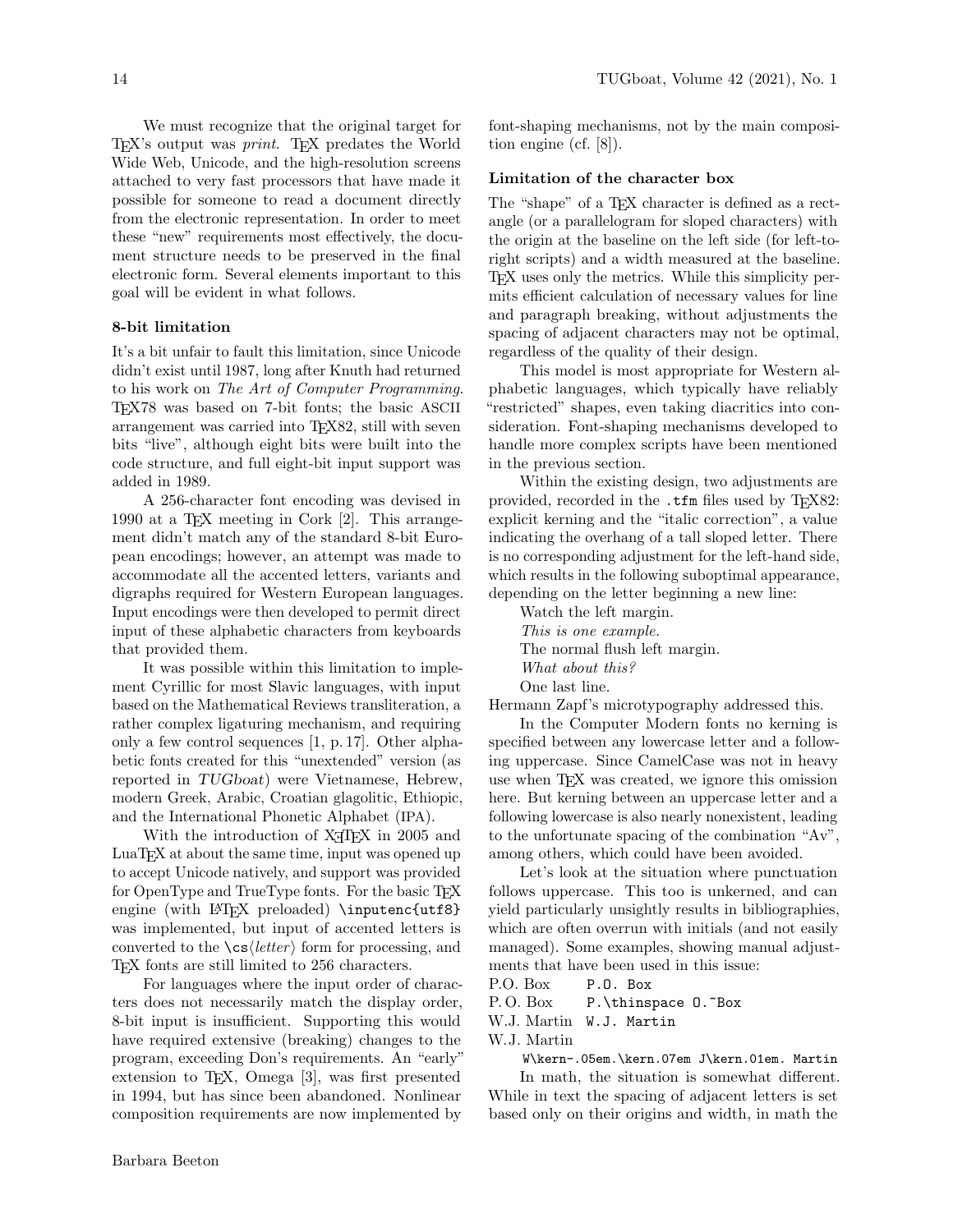italic correction is always applied, increasing intercharacter spacing. This is particularly noticeable in sub- and superscripts:

$$
A_x B \quad A_f B \quad P_x Q \quad P_f Q
$$

This can be adjusted manually by applying a negative or positive thin space, and Knuth in The TEXbook recommends manual attention. But this can get tiring, and some instances can be missed in proofreading, leading to inconsistent appearance.

 $\rm A$  recent post on  $\tt text.stackexchange.com^1$  contained a repetitious example of bad spacing that was easily addressed by an ad hoc definition.

$$
\left(\frac{\partial f^0}{\partial \eta_t}\right) \qquad \qquad \left(\frac{\partial f^0}{\partial \eta_t}\right)
$$

This definition is applied in the obvious location.

\def\partialf{\partial\mkern-2mu f}

- \$\$ \biggl(
- $\{\partial f^0 \over \partial \eta_t \}$ \biggr)

\$\$

Another tex.stackexchange  $post<sup>2</sup>$  asks for "optically balanced space" in expressions such as the following.

 $\mathbf{e}_i \cdot \mathbf{e}_j \neq \mathbf{e}_i \times \mathbf{e}_j \neq \mathbf{e}_i \wedge \mathbf{e}_j \neq \mathbf{e}_i \otimes \mathbf{e}_j$ 

Compare the more uniform spacing of this expression, where subscripts don't disturb the "line".

$$
\mathbf{a} \cdot \mathbf{b} \neq \mathbf{a} \times \mathbf{b} \neq \mathbf{a} \wedge \mathbf{b} \neq \mathbf{a} \otimes \mathbf{b}
$$

The requested spacing is not possible without knowing more details about the shapes of all characters that can appear in math expressions. (Whether or not such a request is reasonable or desirable has been asked in a comment to the request. This question will be ignored here.)

# Limitations imposed by the line-breaking algorithm

Baselines aren't "frozen" until the end of a paragraph, and it's bad style to break a page between text and a display, so in effect, the display is part of the preceding paragraph. If a display is set in a font size different from (usually smaller than) that of the preceding paragraph, the wrong baselines are applied to that text.

It's possible to adjust this manually, but many (most?) people are unaware of it, and scrunched paragraphs can be seen in otherwise fine math papers. Look at this paragraph; the display that follows is set in \footnotesize.

$$
a + b = c
$$

$$
d + e = f
$$

Even if the text following the different-sized display doesn't start a new paragraph, the normal baselines are restored. This code produced the example:

\begingroup \footnotesize

\$\$ \eqalign{  $a + b$  &= c \cr d + e &= f \cr } \$\$ \endgroup

Line breaking by paragraph places some limitations on desirable formatting.

- If a paragraph is broken at the end of a page, and a different page width is wanted on the next page, that change can't be applied automatically.
- Sometimes, a by-line view is preferable to a byparagraph view, for example, to facilitate communication of editorial suggestions. A change in line width affects line numbers. (Line numbers are required, for example, for some legal documents.)
- It's not easy to reflow material for, e.g., screen presentations.

#### Two-dimensional material vs. "the grid"

In addition to the baseline anomaly shown above, the design of TEX makes it difficult to maintain uniform baselines throughout a document. Historically, printers have tried to achieve layouts in which lines of type match up on the front and back of a page; this was particularly important on thin paper, where what's on the other side might "read through" if it is set between the lines on the reading side. This uniform spacing is known as "grid typesetting".

Uniform baselines aren't difficult to achieve with straight text, but several forms of printed material are by definition two dimensional— most notably math, chemical structures and music. Forcing them onto a grid can result in either squeezing or inserting excess space, degrading comprehensibility.

A few TEX practitioners have devised means to achieve grid layout, but in the presence of especially complex math structures, the problem may be intractable.

#### A fraction anomaly

In math processing, the gap between a fraction line and the numerator or denominator is defined to be the same height as the thickness of the fraction line; this is governed by the setting of font dimension 8 in the math extension (family  $3$ ) .tfm file (rule 10 in Appendix G of The T<sub>E</sub>Xbook. with its application to fractions explained in rule 15). If for some reason

 $1$  https://tex.stackexchange.com/q/592191

<sup>2</sup> https://tex.stackexchange.com/q/581045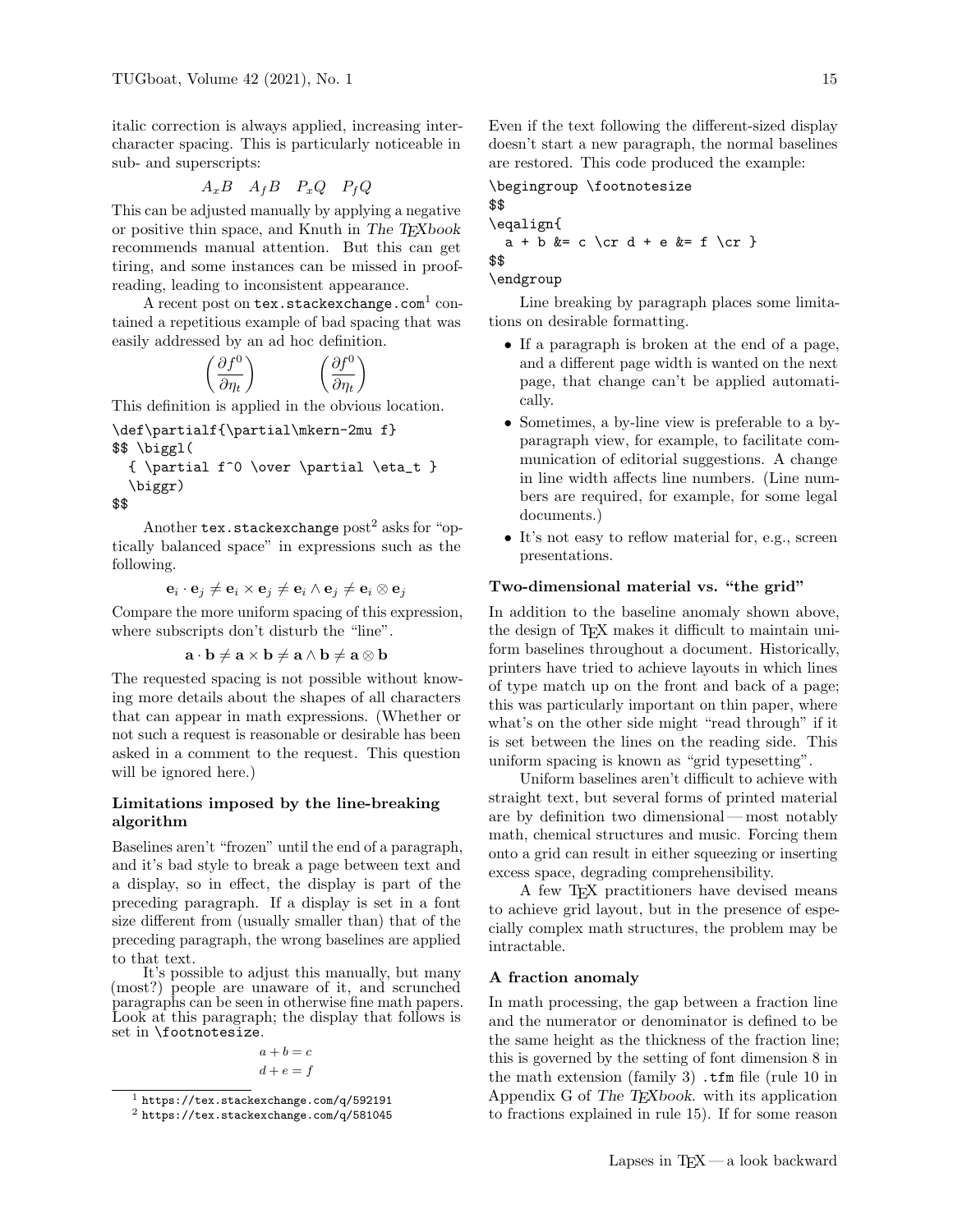the fraction line is made thicker, the gap quickly becomes too large.

The (primitive) command \abovewithdelims demonstrates the problem. An alternative is implied by the description of the command \above, which accepts just a  $\langle$  dimen $\rangle$ . The example in The T<sub>E</sub>Xbook shows 1pt as the dimension, and this looks promising, but as it turns out, this is treated in the same way as \abovewithdelims, so if a larger dimension is specified, the gap expands accordingly.

$$
\begin{array}{ccccc}\n\frac{af}{fa} & \frac{af}{fa} & \frac{af}{fa} & \frac{af}{fa}\n\end{array}
$$

Ideally, the gap should either increase more slowly, or require an explicit setting. It's likely that the need to accommodate such a situation was never predicted; it's quite rare. But when it does occur, the result is a distinct surprise, and a search for documentation doesn't find any.

This code produces the example shown above:

```
$$
 \{af \over fa\} \qquad{af \abovewithdelims.. 3pt fa} \qquad
 {af \above1pt fa} \qquad {af \above4pt fa}
$$
```
### Hyphenation discrimination

All permissible hyphenation points are weighted the same, but in English (as in many languages), it is often better to preferentially hyphenate a compound word at the junction of its lexical elements. This is especially important in chemical and similar terms.

For example, let's adopt a convention that a hyphen shows the position of a normal hyphen, while an equals sign shows the location of a lexical (preferable) breakpoint, separating elements of a compound.

### pho-to=syn-the-sis

```
pa-ra=di-chlo-ro=ben-zene
```
(Aside: All proper breakpoints in "photosynthesis" are identified by T<sub>E</sub>X's (U.S.) hyphenation algorithm, but only the last in "paradichloroben-zene".)

The dictionary used for developing the U.S. patterns has hyphenation indicated at only one level, so this limitation is not surprising. But the dictionary underlying the British patterns records two levels, based primarily on etymology, but also on syllabification. (The U.S. patterns, based on pronunciation, sometimes coincide with etymology, but it's not guaranteed. Technical terms are more likely to be hyphenated according to etymology.)

A two-level mechanism is even more desirable for agglutinative languages like German, and alternative mechanisms have been devised where necessary, but this would have been simpler had a two-level mechanism been included in the design.

Finally, if a text is to be properly reconstructed from the printed output, it must be possible to distinguish between hyphens that are inherent in the text and those introduced by the hyphenation routine. This information is lost after composition, and failure to restore it properly may change the meaning. In addition, inclusion of language markers in the output would be a useful adjunct here.

### Missing spaces

In the original design of TEX output, only characters and their (relative) positions are present. The space character is absent; what is seen on a page is the illusion of a space, provided by the gap separating not-quite-adjacent glyphs. This is not remedied by PDF, and spaces can be lost when text is cut-andpasted, unless the gap exceeds a certain minimum width.

But a different approach might have been taken, namely the marking of word boundaries. Nelson Beebe states that this "could have been trivially included in the original SAIL version with no significant memory increase." The presence of such markers could support checking for delimiter balancing, spelling, grammar and syntax, all of which are best done on the typeset form, not the input.

## One way! Do not back up!

TEX input is processed in a one-way stream, with no provision made for backtracking. This means that it may be impossible to trap and save the last character or token in a string without parsing the whole string or otherwise predefining some particular feature that can be used to isolate it. (It is possible to apply special processing to the last line of a paragraph, calling on \lastskip, \lastbox, etc.)

One situation requiring special treatment of a single terminal character is the different shape of a terminal sigma in Greek ( $\zeta$  vs.  $\sigma$ ). In one approach, the letter 'c' is input following a final sigma, and the two letters are ligatured to produce the desired shape. A different mechanism,  $\langle boundarychar \rangle$ , was added with the 8-bit update, but its application is not entirely trivial, and most users understandably prefer a more explicit solution.

### Where is the origin?

TEX itself completely avoids discussing page dimensions. The imaging software assumes \hoffset=0pt, \voffset=0pt, extending downward. This is opposite from what is assumed for traditional printing, where the origin is at the bottom left and extends